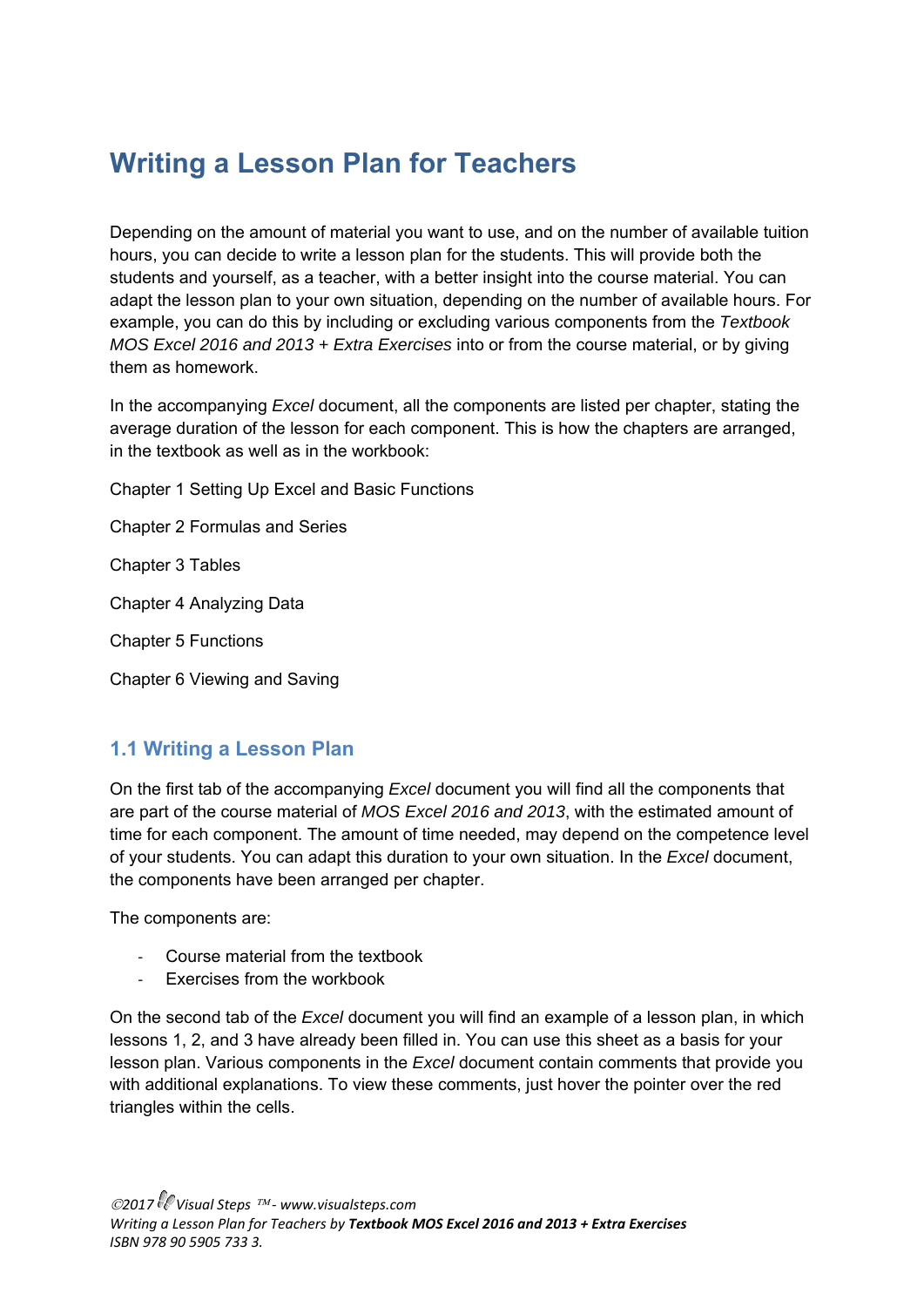#### **1.2 Arranging the course materials**

In the first column, you choose whether you want to include or exclude a component in the lesson plan, for instance, the component that goes with Chapter 1. Just type a *Y* or an *N* in the first column, in front of the component. In the second column, you choose the lesson in which you want to discuss the course material. Here, you type Lesson 1, Lesson 2, etc. Next, you use the third column to indicate whether you want to discuss the component during the lesson, or give it as homework. Select Lesson or Homework from the drop-down menu.

|   | $\overline{A}$ | B        |                                             |                                                |                                         |  |  |  |  |  |
|---|----------------|----------|---------------------------------------------|------------------------------------------------|-----------------------------------------|--|--|--|--|--|
|   |                |          |                                             | Lesson plan MOS Excel 2016 and 2013            |                                         |  |  |  |  |  |
|   |                |          |                                             |                                                |                                         |  |  |  |  |  |
| 3 | $Y/N$ $\sim$   |          | Lesson $\sqrt{ }$ Lesson/Homewor $\sqrt{ }$ | <b>Subject</b><br>$\overline{\phantom{a}}$     | <b>Time</b><br>$\overline{\phantom{a}}$ |  |  |  |  |  |
| 4 | ۷              | lesson 1 | Lesson                                      | Textbook Ch1 section 1.1 to 1.15               | 40                                      |  |  |  |  |  |
| 5 | v              | lesson 1 | Lesson                                      | Textbook Ch1 section 1.16 Exercise in textbook | 10                                      |  |  |  |  |  |
| 6 | v              | lesson 1 | Lesson                                      | Textbook Ch1 1.17 Tips                         | 5                                       |  |  |  |  |  |
|   | N              | lesson 1 | Lesson                                      | Workbook Ch1 Footsteps exercise 1              | 10                                      |  |  |  |  |  |
| 8 | ٧              | lesson 1 | <b>Lesson</b>                               | Workbook Ch1 Do-It-Yourself exercise 1         | 10                                      |  |  |  |  |  |
| 9 |                |          | <b>Total Lesson</b>                         |                                                | 75                                      |  |  |  |  |  |

In column E you can find the estimated duration for each component, in minutes. The duration of each of the selected components is added up and can be viewed by **Total Lesson** or **Total Homework**.

|                                     |                                                | E           |    |  |  |  |  |  |  |
|-------------------------------------|------------------------------------------------|-------------|----|--|--|--|--|--|--|
| Lesson plan MOS Excel 2016 and 2013 |                                                |             |    |  |  |  |  |  |  |
|                                     |                                                |             |    |  |  |  |  |  |  |
| Lesson/Homewor *                    | <b>Subject</b><br>$\overline{\mathbf{v}}$      | <b>Time</b> | ▼  |  |  |  |  |  |  |
| Lesson                              | Textbook Ch1 section 1.1 to 1.15               |             | 40 |  |  |  |  |  |  |
| Lesson                              | Textbook Ch1 section 1.16 Exercise in textbook |             | 10 |  |  |  |  |  |  |
| Lesson                              | Textbook Ch1 1.17 Tips                         |             | 5  |  |  |  |  |  |  |
| Lesson                              | Workbook Ch1 Footsteps exercise 1              |             | 10 |  |  |  |  |  |  |
| Lesson                              | Workbook Ch1 Do-It-Yourself exercise 1         |             | 10 |  |  |  |  |  |  |
| <b>Total Lesson</b>                 |                                                |             | 75 |  |  |  |  |  |  |
| <b>Homework</b>                     | Workbook Ch1 Do-It-Yourself exercise 2         |             | 15 |  |  |  |  |  |  |
| <b>Homework</b>                     | Workbook Ch1 MOS exam exercise 1               |             | 10 |  |  |  |  |  |  |
| Homework                            | Workbook Ch1 MOS exam exercise 2               |             | 10 |  |  |  |  |  |  |
| <b>Total Homework</b>               |                                                |             | 35 |  |  |  |  |  |  |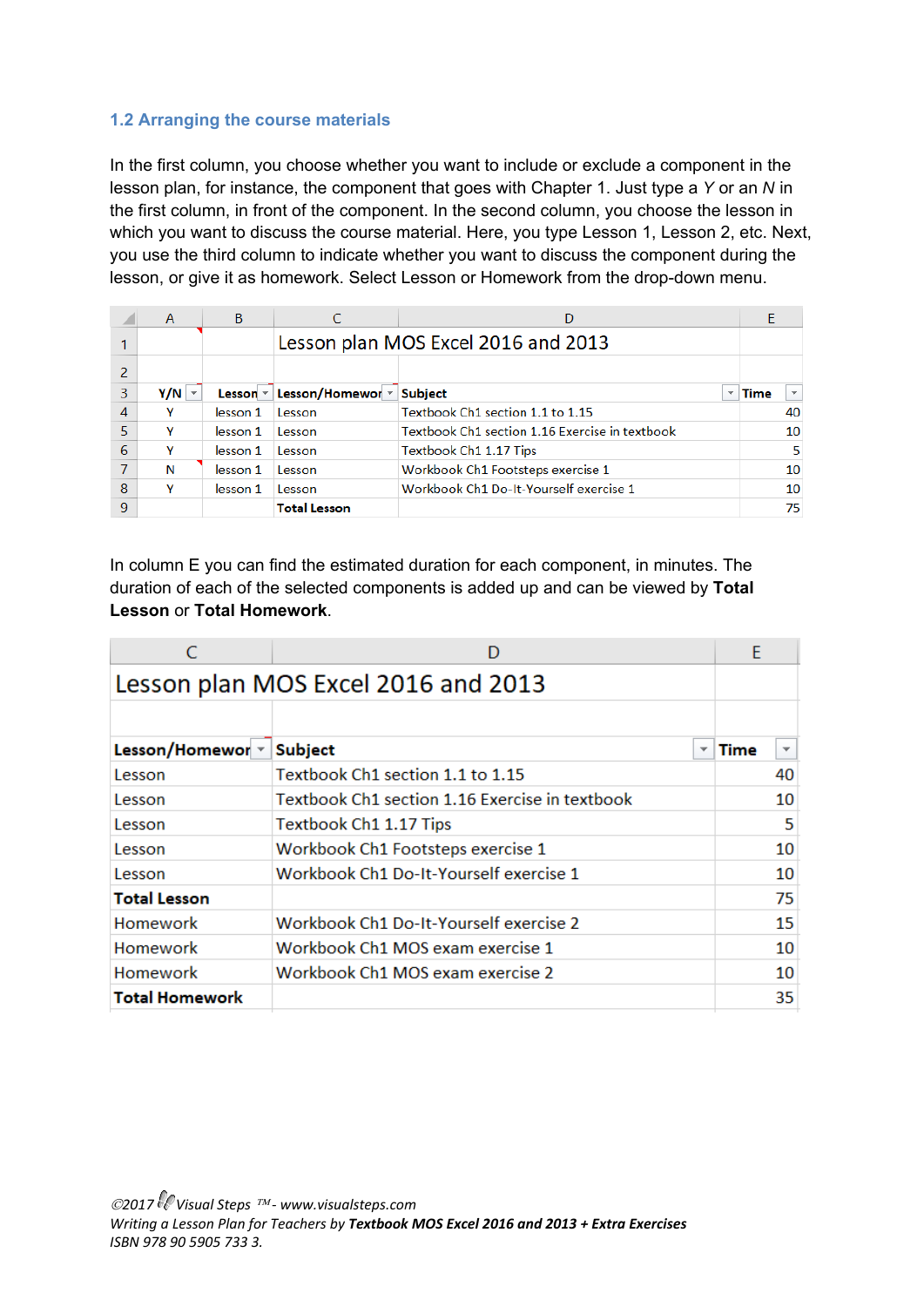Do you want to discuss multiple chapters or components in a different lesson? Then you can cut the line you want to move, by right-clicking just to the left of the line. Next, you right-click the line in which you want to insert the line you have cut, and then you click *insert cut cells*.

| 10 | والمستحدث             | <b>Homework</b>       | Workbook Ch1 Do-It-Yourself exercise 2                     | 15 |
|----|-----------------------|-----------------------|------------------------------------------------------------|----|
|    | Cut I                 | Homework              | Workbook Ch1 MOS exam exercise 1                           | 10 |
|    | ħ<br>Copy             | Homework              | Workbook Ch1 MOS exam exercise 2                           | 10 |
| 13 | <b>Paste Options:</b> | <b>Total Homework</b> |                                                            | 35 |
|    |                       | Lesson                | Textbook Ch <sub>2</sub> section 2.1 to 2.10               | 35 |
|    |                       | Lesson                | Textbook Ch <sub>2</sub> section 2.11 Exercise in textbook | 12 |
|    | Paste Special         | Lesson                | Textbook Ch <sub>2</sub> 2.12 Tips                         | 3  |
|    | Insert                | Lesson                | Workbook Ch2 Footsteps exercise 2                          | 15 |
|    | Delete                | <b>Total Lesson</b>   |                                                            | 65 |
|    |                       | Lesson                | Workbook Ch <sub>2</sub> Do-It-Yourself exercise 3         | 12 |
|    |                       |                       |                                                            |    |

|    |                       | <b>Total Lesson</b>   |                                                    | 75              |
|----|-----------------------|-----------------------|----------------------------------------------------|-----------------|
|    | Cut                   | Homework              | Workbook Ch1 Do-It-Yourself exercise 2             | 15              |
| 晤  | Copy                  | Homework              | Workbook Ch1 MOS exam exercise 1                   | 10              |
| n, | <b>Paste Options:</b> | Homework              | Workbook Ch1 MOS exam exercise 2                   | 10              |
|    |                       | <b>Total Homework</b> |                                                    | 35              |
|    |                       | Lesson                | Textbook Ch <sub>2</sub> section 2.1 to 2.10       | 35              |
|    | Paste Special ▶       | Lesson                | Textbook Ch2 section 2.11 Exercise in textbook     | 12              |
|    | Insert Cut Cells      | Lesson                | Textbook Ch <sub>2</sub> 2.12 Tips                 | 3               |
|    | lл<br>Delete          | Lesson                | Workbook Ch2 Footsteps exercise 2                  | 15              |
|    |                       | <b>Total Lesson</b>   |                                                    | 65              |
|    | <b>Clear Contents</b> | Lesson                | Workbook Ch <sub>2</sub> Do-It-Yourself exercise 3 | 12 <sub>1</sub> |

If you have decided not to discuss a certain component, you click the filter button *Y/N* at the top of the first column, and then uncheck the box by *N*. Now the component will no longer be displayed and the duration of the lesson will automatically be recalculated.

|    | $2^{\circ}$<br>$\mathbf{3}$            | $\mathsf{A}$                        | B             | C                | D                                              |  | E           |  |  |  |  |
|----|----------------------------------------|-------------------------------------|---------------|------------------|------------------------------------------------|--|-------------|--|--|--|--|
|    |                                        | Lesson plan MOS Excel 2016 and 2013 |               |                  |                                                |  |             |  |  |  |  |
|    | 2                                      |                                     |               |                  |                                                |  |             |  |  |  |  |
|    | 3                                      | $Y/N$ $\sim$                        | Lesson $\leq$ | Lesson/Homewor - | <b>Subject</b>                                 |  | <b>Time</b> |  |  |  |  |
|    | $9$ Sort A to Z                        |                                     |               |                  | Textbook Ch1 section 1.1 to 1.15               |  |             |  |  |  |  |
| ∡⊺ | Sort Z to A                            |                                     |               |                  | Textbook Ch1 section 1.16 Exercise in textbook |  |             |  |  |  |  |
|    |                                        |                                     |               |                  | Textbook Ch1 1.17 Tips                         |  |             |  |  |  |  |
|    | Sort by Color                          |                                     |               |                  | Workbook Ch1 Footsteps exercise 1              |  |             |  |  |  |  |
|    | V <sub>X</sub> Clear Filter From "Y/N" |                                     |               |                  | Workbook Ch1 Do-It-Yourself exercise 1         |  |             |  |  |  |  |
|    | <b>Filter by Color</b>                 |                                     |               | work             | Workbook Ch1 Do-It-Yourself exercise 2         |  |             |  |  |  |  |
|    | <b>Text Eilters</b>                    |                                     |               | Lesson           |                                                |  |             |  |  |  |  |
|    |                                        |                                     |               | work             | Workbook Ch1 MOS exam exercise 1               |  |             |  |  |  |  |
|    | Search                                 |                                     |               | work             | Workbook Ch1 MOS exam exercise 2               |  |             |  |  |  |  |
|    | └■ (Select All)                        |                                     |               | <b>Homework</b>  |                                                |  |             |  |  |  |  |
|    | ·NN                                    |                                     |               |                  | Textbook Ch2 section 2.1 to 2.10               |  |             |  |  |  |  |
|    |                                        |                                     |               |                  | Textbook Ch2 section 2.11 Exercise in textbook |  |             |  |  |  |  |
|    | ∙⊠ (Blanks)                            |                                     |               |                  | Textbook Ch <sub>2</sub> 2.12 Tips             |  |             |  |  |  |  |
|    |                                        |                                     |               |                  | Workhook Ch <sub>2</sub> Epotstens exercise 2  |  |             |  |  |  |  |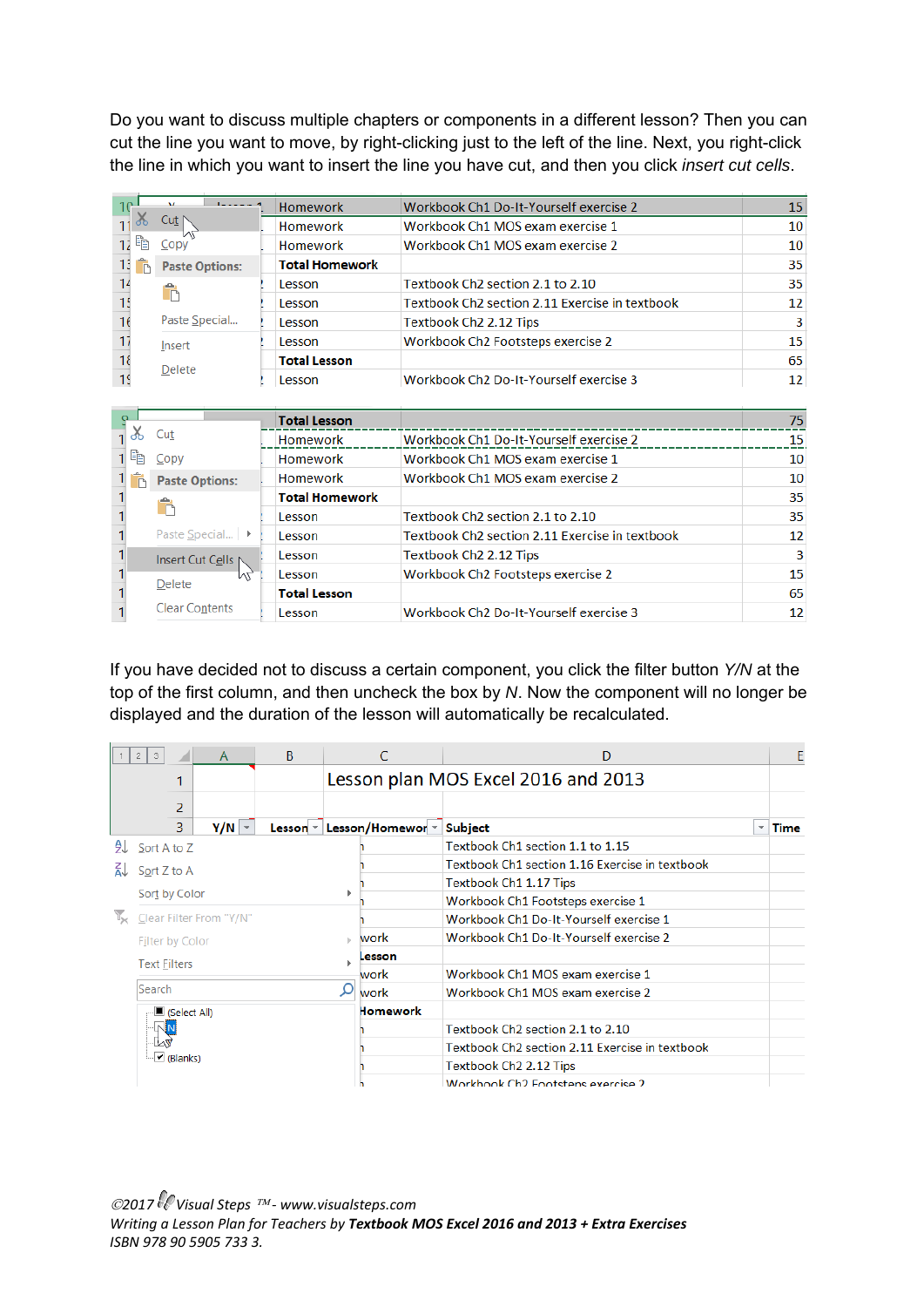## 2. Exporting the course material

After you have arranged the course materials per lesson, you can quickly and easily export the document to a PDF file. This way, the information is well-organized for the students, and easy to print.

|                                    | In order to do this, you click File and then Export. Next, you click<br>location where you want to save the document and click | -04<br>Create<br>PDF/XPS<br>Choose the<br>Publish                                                                                          |
|------------------------------------|--------------------------------------------------------------------------------------------------------------------------------|--------------------------------------------------------------------------------------------------------------------------------------------|
| $\leftarrow$                       |                                                                                                                                | $\ddot{?}$<br>List_Components_Lesson_Plan_Excel - Excel<br>Sign in                                                                         |
| Info<br><b>New</b><br>Open         | Export                                                                                                                         | Create a PDF/XPS Document                                                                                                                  |
| Save<br>Save As<br>Save As         | Create PDF/XPS Document<br>Ho-<br>Change File Type                                                                             | Preserves layout, formatting, fonts, and images<br>圖<br>Content can't be easily changed<br>圓<br>Free viewers are available on the web<br>服 |
| <b>Adobe PDF</b><br>Print<br>Share |                                                                                                                                | 神田寺<br>Create <sup></sup><br>PDF/XPS \\                                                                                                    |
| Export<br>This PC                  |                                                                                                                                |                                                                                                                                            |
| $\sim$ USB Drive (D:)<br>Network   | $\,<\,$<br>$\checkmark$                                                                                                        | ⋗                                                                                                                                          |
| File name:<br>Save as type: PDF    | Lesson Plan 1-3                                                                                                                | $\checkmark$<br>$\checkmark$                                                                                                               |
|                                    | ○ Open file after<br>publishing                                                                                                | Optimize for: Co Standard (publishing<br>online and printing)<br>$\bigcap$ Minimum size<br>(publishing online)<br>Options                  |
| A Hide Folders                     |                                                                                                                                | Tools $\blacktriangledown$<br>Publish<br>Cancel<br>^⊾                                                                                      |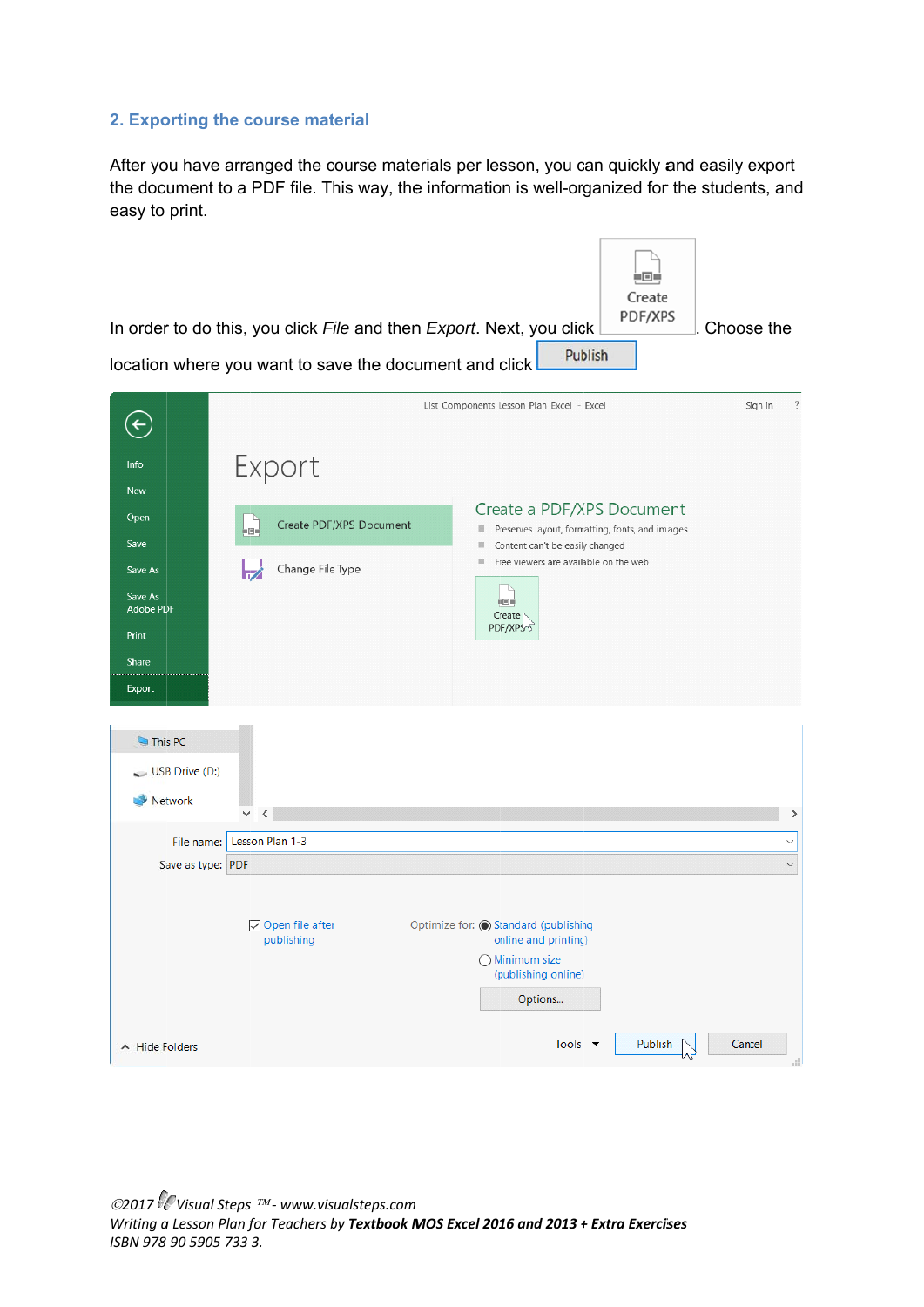You can choose to select only certain lessons for your lesson plan, at first. In order to do this, you click the filter button by the column *Lesson/Homework*. Only check the boxes by the lessons you want to display and export the file as described above. The other lessons will not be displayed in the PDF document.

|                       | $\overline{2}$<br>$\overline{\mathbf{3}}$ |                     | $\mathsf{A}$               | <sub>B</sub> |  | C                                           | D                                              |                         | E                                |  |  |  |  |
|-----------------------|-------------------------------------------|---------------------|----------------------------|--------------|--|---------------------------------------------|------------------------------------------------|-------------------------|----------------------------------|--|--|--|--|
|                       |                                           |                     |                            |              |  |                                             | Lesson plan MOS Excel 2016 and 2013            |                         |                                  |  |  |  |  |
|                       |                                           | $\overline{2}$      |                            |              |  |                                             |                                                |                         |                                  |  |  |  |  |
|                       |                                           | 3                   | $Y/N$ $\sim$               |              |  | Lesson $\sqrt{ }$ Lesson/Homewor $\sqrt{ }$ | <b>Subject</b>                                 | $\overline{\mathbf{v}}$ | Time<br>$\overline{\phantom{a}}$ |  |  |  |  |
| ĄJ.                   |                                           | Sort A to Z         |                            |              |  |                                             | Textbook Ch1 section 1.1 to 1.15               |                         | 40                               |  |  |  |  |
| áJ                    |                                           | Sort Z to A         |                            |              |  |                                             | Textbook Ch1 section 1.16 Exercise in textbook |                         | 10                               |  |  |  |  |
|                       |                                           |                     |                            |              |  |                                             | Textbook Ch1 1.17 Tips                         |                         | 5                                |  |  |  |  |
|                       |                                           | Sort by Color       |                            |              |  |                                             | Workbook Ch1 Footsteps exercise 1              |                         |                                  |  |  |  |  |
| $\mathbb{I}_{\infty}$ |                                           |                     | Clear Filter From "Lesson" |              |  |                                             | Workbook Ch1 Do-It-Yourself exercise 1         |                         |                                  |  |  |  |  |
|                       |                                           | Filter by Color     |                            |              |  | work                                        | Workbook Ch1 Do-It-Yourself exercise 2         |                         | 15                               |  |  |  |  |
|                       |                                           | <b>Text Filters</b> |                            |              |  | Lesson                                      |                                                |                         | 75                               |  |  |  |  |
|                       |                                           |                     |                            |              |  | work                                        | Workbook Ch1 MOS exam exercise 1               |                         | 10                               |  |  |  |  |
|                       |                                           | Search              |                            |              |  | work                                        | Workbook Ch1 MOS exam exercise 2               |                         |                                  |  |  |  |  |
|                       |                                           | Select All)         |                            |              |  | <b>Homework</b>                             |                                                |                         | 35                               |  |  |  |  |
|                       |                                           | esson 1             |                            |              |  |                                             | Textbook Ch <sub>2</sub> section 2.1 to 2.10   |                         | 35                               |  |  |  |  |
|                       |                                           | Klesson 2           |                            |              |  |                                             | Textbook Ch2 section 2.11 Exercise in textbook |                         | 12                               |  |  |  |  |
|                       | <b>LATESSON 3</b><br>Blanks)              |                     |                            |              |  |                                             | Textbook Ch <sub>2</sub> 2.12 Tips             |                         | 3                                |  |  |  |  |
|                       |                                           |                     |                            |              |  |                                             | Workbook Ch2 Footsteps exercise 2              |                         | 15                               |  |  |  |  |
|                       |                                           |                     |                            |              |  | .esson                                      |                                                |                         | 65                               |  |  |  |  |

# **3. Tips s**

• If you want to group multiple lessons, you need to select the rows you want to group

|                     |                           |                                  |                     | together. On the                             | Data                                                                                                            |                                          | Itab, you click the $\overline{L}$ and $\overline{L}$          |                                                       |                                                  |                                                        | button.                         |   |        |                          |
|---------------------|---------------------------|----------------------------------|---------------------|----------------------------------------------|-----------------------------------------------------------------------------------------------------------------|------------------------------------------|----------------------------------------------------------------|-------------------------------------------------------|--------------------------------------------------|--------------------------------------------------------|---------------------------------|---|--------|--------------------------|
| П                   | ь                         | $\rightarrow$ $\rightarrow$<br>۰ | ÷                   |                                              |                                                                                                                 |                                          | List_Components_Lesson_Plan_Excel - Excel                      |                                                       |                                                  | Sign in                                                | 困                               |   | $\Box$ | $\times$                 |
| File                |                           | Home                             | Insert              | Page Layout                                  | Formulas                                                                                                        | <b>Review</b><br>Data                    | View                                                           | $\heartsuit$ Tell me what you want to do              |                                                  |                                                        |                                 |   |        | $\beta$ Share            |
| <b>Get External</b> | R<br>Data -               | <b>New</b><br>Query -            | Get & Transform     | Show Queries<br>From Table<br>Recent Sources | Connections<br>e<br><b>E</b> Properties<br>Refresh<br>$\frac{1}{\sqrt{2}}$ Edit Links<br>$All -$<br>Connections | 处<br>$\frac{Z}{A}$ $\frac{A}{Z}$<br>Sort | Clear<br><b>Reapply</b><br>Filter<br>Advanced<br>Sort & Filter | ⊩<br>$\alpha_n^0$<br>Text to<br>Columns<br>Data Tools | What-If Forecast<br>Analysis v Sheet<br>Forecast | <b>相 Group</b><br>唱 Ungroup -<br>圖 Subtotal<br>Outline | ٠3<br>$\overline{\mathbb{F}_2}$ |   |        | ᄉ                        |
| A36                 |                           | $\forall$                        |                     |                                              | fx                                                                                                              |                                          |                                                                |                                                       |                                                  |                                                        |                                 |   |        | $\checkmark$             |
| $\overline{c}$      | $\ensuremath{\mathsf{3}}$ |                                  |                     | B                                            | $\mathcal{C}$                                                                                                   |                                          | D                                                              |                                                       | E                                                |                                                        | G                               | н |        |                          |
| 1                   |                           | 28                               | $\overline{A}$<br>Y | lesson 3                                     | Lesson                                                                                                          |                                          | Workbook Ch3 Do-It-Yourself exercise 5                         |                                                       | 5                                                |                                                        |                                 |   |        | $\overline{\phantom{a}}$ |
|                     |                           | 29                               | Y                   | lesson 3                                     | Lesson                                                                                                          |                                          | Workbook Ch3 Do-It-Yourself exercise 6                         |                                                       | 5                                                |                                                        |                                 |   |        |                          |
|                     |                           | 30                               |                     |                                              | <b>Total Lesson</b>                                                                                             |                                          |                                                                |                                                       | 61                                               |                                                        |                                 |   |        |                          |
|                     |                           | 31                               | Y                   | lesson 3                                     | Homework                                                                                                        |                                          | Workbook Ch3 MOS exam exercise 5                               |                                                       | 5                                                |                                                        |                                 |   |        |                          |
|                     |                           | 32                               | Y                   | lesson 3                                     | Homework                                                                                                        |                                          | Workbook Ch3 MOS exam exercise 6                               |                                                       | 5                                                |                                                        |                                 |   |        |                          |
|                     |                           | 33                               |                     |                                              | <b>Total Homework</b>                                                                                           |                                          |                                                                |                                                       | 10                                               |                                                        |                                 |   |        |                          |
|                     |                           | 34                               |                     |                                              | <b>Subtotal</b>                                                                                                 |                                          |                                                                |                                                       | 293                                              |                                                        |                                 |   |        |                          |
|                     |                           | 35                               |                     |                                              |                                                                                                                 |                                          |                                                                |                                                       |                                                  |                                                        |                                 |   |        |                          |
|                     |                           | 36                               |                     |                                              |                                                                                                                 |                                          | Textbook Ch4 section 4.1 to 4.15                               |                                                       | 40                                               |                                                        |                                 |   |        |                          |
|                     |                           | 37                               |                     |                                              |                                                                                                                 |                                          | Textbook Ch4 section 4.16 Exercise in textbook                 |                                                       | 15                                               |                                                        |                                 |   |        |                          |
|                     |                           | 38                               |                     |                                              |                                                                                                                 |                                          | Textbook Ch 4.17 to 4.18 Background information & Tips         |                                                       | 10                                               |                                                        |                                 |   |        |                          |
|                     |                           | 39                               |                     |                                              |                                                                                                                 |                                          | Workbook Ch4 Footsteps exercise 4                              |                                                       | $\overline{7}$                                   |                                                        |                                 |   |        |                          |
|                     |                           | 40                               |                     |                                              |                                                                                                                 |                                          | Workbook Ch4 Do-It-Yourself exercise 7                         |                                                       | $\overline{7}$                                   |                                                        |                                 |   |        |                          |
|                     |                           | 41                               |                     |                                              |                                                                                                                 |                                          | Workbook Ch4 Do-It-Yourself exercise 8                         |                                                       | 5                                                |                                                        |                                 |   |        |                          |
|                     |                           | 42                               |                     |                                              |                                                                                                                 |                                          | Workbook Ch4 MOS exam exercise 7                               |                                                       | 5                                                |                                                        |                                 |   |        |                          |
|                     |                           | 43                               |                     |                                              |                                                                                                                 |                                          | Workbook Ch4 MOS exam exercise 8                               |                                                       | 5                                                |                                                        |                                 |   |        |                          |